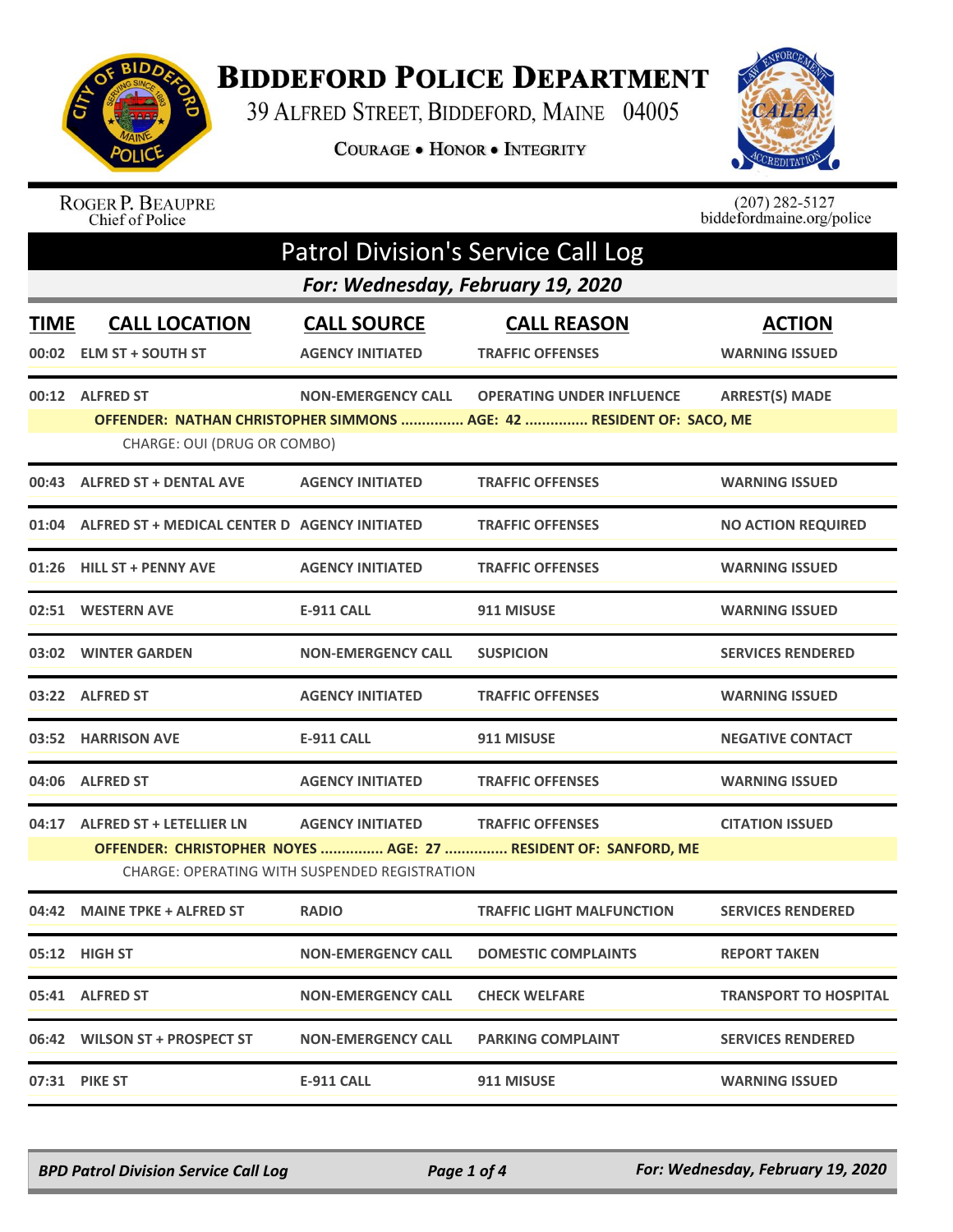| <b>TIME</b> | <b>CALL LOCATION</b>                                | <b>CALL SOURCE</b>        | <b>CALL REASON</b>                                                 | <b>ACTION</b>             |  |  |
|-------------|-----------------------------------------------------|---------------------------|--------------------------------------------------------------------|---------------------------|--|--|
|             | 07:53 SOUTH ST                                      | <b>RADIO</b>              | <b>BLASTING</b>                                                    | <b>NO ACTION REQUIRED</b> |  |  |
|             | 08:21 MAIN ST + WESTERN AVE                         | <b>AGENCY INITIATED</b>   | <b>TRAFFIC OFFENSES</b>                                            | <b>WARNING ISSUED</b>     |  |  |
|             | 09:14 WESTMORE AVE                                  | <b>AGENCY INITIATED</b>   | <b>PAPERWORK</b>                                                   | <b>PAPERWORK SERVED</b>   |  |  |
|             | 09:27 ALFRED ST                                     | <b>WALK-IN AT STATION</b> | <b>COURT ORDERED CHECK IN</b>                                      | <b>SERVICES RENDERED</b>  |  |  |
|             | 09:39 ELM ST                                        | <b>AGENCY INITIATED</b>   | <b>TRAFFIC OFFENSES</b>                                            | <b>WARNING ISSUED</b>     |  |  |
|             | 09:40 BIRCH ST + PROSPECT ST                        | <b>AGENCY INITIATED</b>   | <b>TRAFFIC OFFENSES</b>                                            | <b>WARNING ISSUED</b>     |  |  |
|             | 09:41 ACORN ST                                      | <b>NON-EMERGENCY CALL</b> | <b>PARKING COMPLAINT</b>                                           | <b>SERVICES RENDERED</b>  |  |  |
|             | 09:48 ELM ST                                        | <b>AGENCY INITIATED</b>   | <b>TRAFFIC OFFENSES</b>                                            | <b>WARNING ISSUED</b>     |  |  |
|             | 09:59 PEARL ST + STONE ST                           | <b>AGENCY INITIATED</b>   | <b>TRAFFIC OFFENSES</b>                                            | <b>CITATION ISSUED</b>    |  |  |
|             |                                                     |                           | OFFENDER: MAUREEN RAE BRIDGES  AGE: 55  RESIDENT OF: BIDDEFORD, ME |                           |  |  |
|             | CHARGE: OPERATING WITH EXPIRED LICENSE OVER 90 DAYS |                           |                                                                    |                           |  |  |
|             | 10:01 WESTMORE AVE                                  | <b>RADIO</b>              | <b>ASSIST PD AGENCY</b>                                            | <b>SERVICES RENDERED</b>  |  |  |
|             | <b>10:21 MAIN ST</b>                                | <b>NON-EMERGENCY CALL</b> | <b>THEFT</b>                                                       | <b>SERVICES RENDERED</b>  |  |  |
|             | 10:36 ELM ST                                        | <b>NON-EMERGENCY CALL</b> | <b>SUSPICION</b>                                                   | <b>SERVICES RENDERED</b>  |  |  |
|             | 10:38 JEFFERSON ST                                  | <b>WALK-IN AT STATION</b> | <b>ARTICLES LOST/FOUND</b>                                         | <b>SERVICES RENDERED</b>  |  |  |
|             | 11:23 BACON ST + FOSS ST                            | <b>NON-EMERGENCY CALL</b> | <b>DISABLED VEHICLE</b>                                            | <b>NO ACTION REQUIRED</b> |  |  |
|             | 11:58 ALFRED ST                                     | <b>NON-EMERGENCY CALL</b> | <b>COURT ORDERED CHECK IN</b>                                      | <b>SERVICES RENDERED</b>  |  |  |
|             | 12:02 CENTER ST                                     | <b>NON-EMERGENCY CALL</b> | <b>ARTICLES LOST/FOUND</b>                                         | <b>SERVICES RENDERED</b>  |  |  |
|             | 12:06 ALFRED ST                                     | <b>WALK-IN AT STATION</b> | <b>SUSPICION</b>                                                   | <b>REPORT TAKEN</b>       |  |  |
|             | 12:18 AMHERST ST                                    | E-911 CALL                | <b>CHECK WELFARE</b>                                               | <b>SERVICES RENDERED</b>  |  |  |
|             | 12:28 POOL ST                                       | E-911 CALL                | 911 MISUSE                                                         | <b>NEGATIVE CONTACT</b>   |  |  |
|             | 12:35 BIRCH ST                                      | <b>NON-EMERGENCY CALL</b> | <b>CHECK WELFARE</b>                                               | <b>SERVICES RENDERED</b>  |  |  |
|             | 12:36 CLEAVES ST                                    | <b>NON-EMERGENCY CALL</b> | <b>ASSIST PD AGENCY</b>                                            | <b>SERVICES RENDERED</b>  |  |  |
|             | 13:01 ELM ST                                        | <b>RADIO</b>              | <b>ASSIST PD AGENCY</b>                                            | <b>SERVICES RENDERED</b>  |  |  |
|             | 13:07 PIKE ST                                       | <b>NON-EMERGENCY CALL</b> | <b>PAPERWORK</b>                                                   | <b>SERVICES RENDERED</b>  |  |  |
|             | 13:29 ELM ST                                        | <b>NON-EMERGENCY CALL</b> | <b>THEFT</b>                                                       | <b>REPORT TAKEN</b>       |  |  |

*BPD Patrol Division Service Call Log Page 2 of 4 For: Wednesday, February 19, 2020*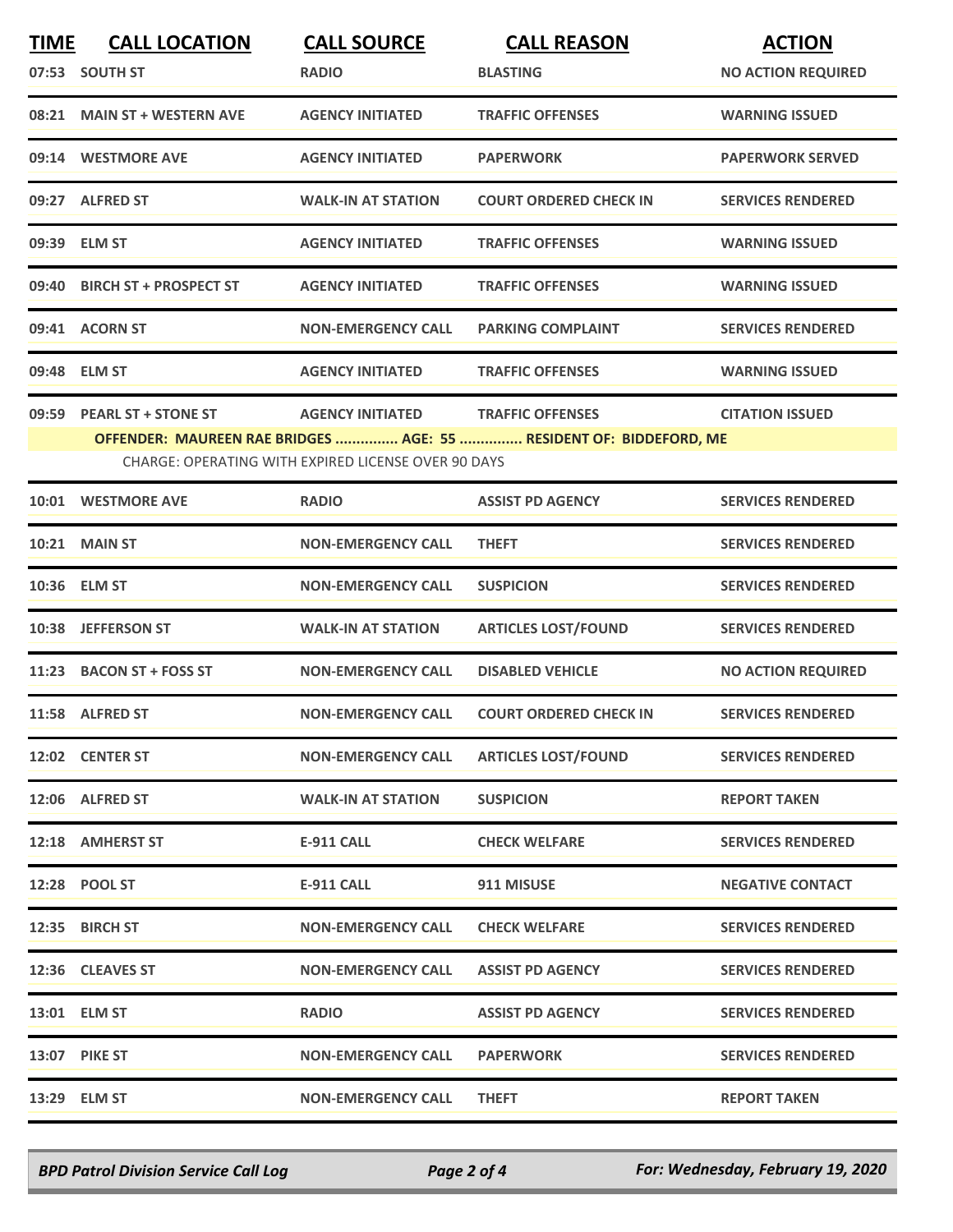| <b>TIME</b><br>13:38 | <b>CALL LOCATION</b><br><b>MAY ST</b>                                                                                                                                                                                                                                                                        | <b>CALL SOURCE</b><br><b>NON-EMERGENCY CALL</b> | <b>CALL REASON</b><br><b>INTEL</b>  | <b>ACTION</b><br><b>SERVICES RENDERED</b> |  |
|----------------------|--------------------------------------------------------------------------------------------------------------------------------------------------------------------------------------------------------------------------------------------------------------------------------------------------------------|-------------------------------------------------|-------------------------------------|-------------------------------------------|--|
|                      | 13:41 ALFRED ST                                                                                                                                                                                                                                                                                              | <b>WALK-IN AT STATION</b>                       | <b>COURT ORDERED CHECK IN</b>       | <b>SERVICES RENDERED</b>                  |  |
|                      | 13:45 ELM ST                                                                                                                                                                                                                                                                                                 | <b>AGENCY INITIATED</b>                         | <b>PRO-ACTIVE DV RESPONSE TEAM</b>  | <b>NO VIOLATION</b>                       |  |
| 13:46                | <b>PRECOURT ST + MOUNTAIN RD</b>                                                                                                                                                                                                                                                                             | <b>AGENCY INITIATED</b>                         | <b>TRAFFIC OFFENSES</b>             | <b>NO ACTION REQUIRED</b>                 |  |
|                      | 13:47 ELM ST + AMHERST ST                                                                                                                                                                                                                                                                                    | <b>WALK-IN AT STATION</b>                       | <b>ARTICLES LOST/FOUND</b>          | <b>REPORT TAKEN</b>                       |  |
| 13:54                | <b>GRANITE POINT RD</b>                                                                                                                                                                                                                                                                                      | <b>E-911 CALL</b>                               | 911 MISUSE                          | <b>WARNING ISSUED</b>                     |  |
| 13:55                | <b>RAYMOND ST</b>                                                                                                                                                                                                                                                                                            | <b>OTHER</b>                                    | THEFT/SCAM                          | <b>REPORT TAKEN</b>                       |  |
|                      | 14:01 ELM ST                                                                                                                                                                                                                                                                                                 | <b>AGENCY INITIATED</b>                         | <b>TRAFFIC OFFENSES</b>             | <b>WARNING ISSUED</b>                     |  |
|                      | 14:05 PARKVIEW CT                                                                                                                                                                                                                                                                                            | <b>AGENCY INITIATED</b>                         | <b>PRO-ACTIVE DV RESPONSE TEAM</b>  | <b>REPORT TAKEN</b>                       |  |
|                      | 14:08 FRANKLIN ST                                                                                                                                                                                                                                                                                            | <b>NON-EMERGENCY CALL</b>                       | <b>ARTICLES LOST/FOUND</b>          | <b>SERVICES RENDERED</b>                  |  |
|                      | 14:24 SOUTH ST                                                                                                                                                                                                                                                                                               | <b>AGENCY INITIATED</b>                         | <b>PRO-ACTIVE DV RESPONSE TEAM</b>  | <b>NEGATIVE CONTACT</b>                   |  |
|                      | 14:41 BRADBURY ST                                                                                                                                                                                                                                                                                            | <b>NON-EMERGENCY CALL</b>                       | <b>SUSPICION</b>                    | <b>SERVICES RENDERED</b>                  |  |
|                      | 14:54 JEFFERSON ST                                                                                                                                                                                                                                                                                           | <b>NON-EMERGENCY CALL</b>                       | <b>ARTICLES LOST/FOUND</b>          | <b>NO ACTION REQUIRED</b>                 |  |
| 15:06                | <b>CLEAVES ST</b>                                                                                                                                                                                                                                                                                            | <b>NON-EMERGENCY CALL</b>                       | <b>SUSPICION</b>                    | <b>SERVICES RENDERED</b>                  |  |
|                      | 15:14 HILL ST                                                                                                                                                                                                                                                                                                | <b>AGENCY INITIATED</b>                         | PARKING COMPLAINT/48 HR RULE        | <b>SERVICES RENDERED</b>                  |  |
|                      | 15:16 POOL ST                                                                                                                                                                                                                                                                                                | <b>WALK-IN AT STATION</b>                       | <b>THEFT</b>                        | <b>SERVICES RENDERED</b>                  |  |
|                      | 15:22 CRESCENT ST                                                                                                                                                                                                                                                                                            | <b>NON-EMERGENCY CALL</b>                       | <b>CHECK WELFARE</b>                | <b>SERVICES RENDERED</b>                  |  |
| 15:26                | <b>BRADBURY ST</b>                                                                                                                                                                                                                                                                                           | <b>AGENCY INITIATED</b>                         | <b>PARKING COMPLAINT/48 HR RULE</b> | <b>SERVICES RENDERED</b>                  |  |
| 15:29                | <b>SOUTH ST</b>                                                                                                                                                                                                                                                                                              | <b>NON-EMERGENCY CALL</b>                       | <b>ALL OTHER</b>                    | <b>NO ACTION REQUIRED</b>                 |  |
| 15:43                | <b>ARREST(S) MADE</b><br><b>MAIN ST + LINCOLN ST</b><br><b>AGENCY INITIATED</b><br><b>TRAFFIC OFFENSES</b><br>OFFENDER: CHARMAGN MARIE CODY  AGE: 36  RESIDENT OF: BIDDEFORD, ME<br>CHARGE: POSSESSION OF DRUG PARAPHERNALIA WITH INTENT TO USE<br>CHARGE: OPERATE WHILE LICENSE SUSPENDED OR REVOKED, PRIOR |                                                 |                                     |                                           |  |
| 15:47                | <b>MAIN ST</b>                                                                                                                                                                                                                                                                                               | <b>NON-EMERGENCY CALL</b>                       | <b>DOMESTIC COMPLAINTS</b>          | <b>REPORT TAKEN</b>                       |  |
|                      | <b>16:11 MAIN ST</b>                                                                                                                                                                                                                                                                                         | <b>WALK-IN AT STATION</b>                       | <b>ARTICLES LOST/FOUND</b>          | <b>SERVICES RENDERED</b>                  |  |
|                      | 16:32 ALFRED ST                                                                                                                                                                                                                                                                                              | <b>AGENCY INITIATED</b>                         | <b>SUSPICION</b>                    | <b>REPORT TAKEN</b>                       |  |